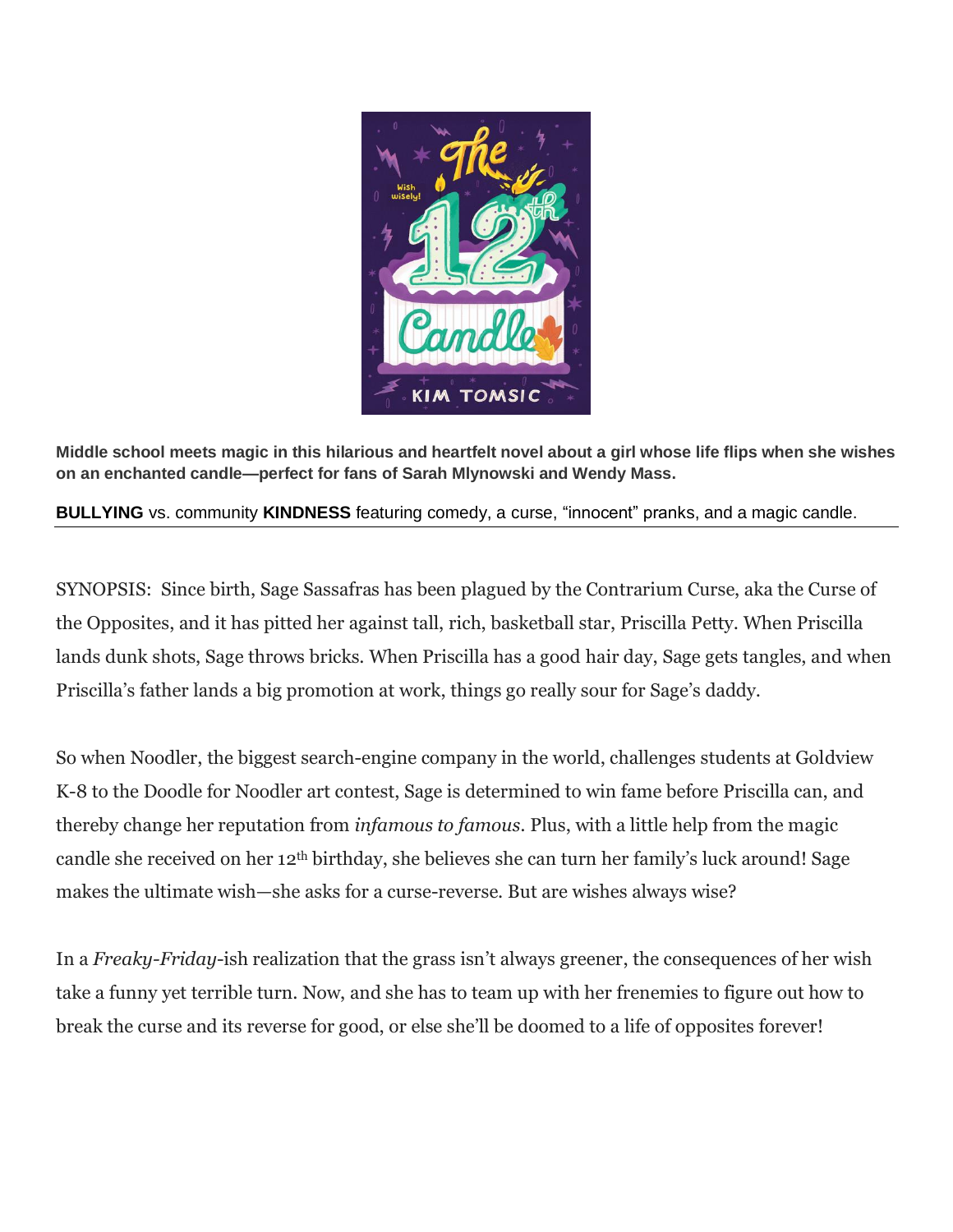#### **CRITICAL PRAISE:**

**"**A thoughtful look at curse versus choice and an encouragement to youngsters to make their own paths*.*"*—Kirkus Review*

"Friendship, magic, and pink lightning—this book is a wish come true!" *—Lauren Myracle*

"Tomsic demonstrates that wishes have a power of their own, no matter the good intentions behind them. [Sage has a] colorful group of friends whose engaging dialogue and ever-evolving relationships capture the essence of middleschool interaction." *—ALA Booklist*

"Sage is a believable feisty twelve-year-old, who has been trying to outrun her family's tarnished reputation for as long as she can remember, and her vulnerability to the preening Priscilla is keenly relatable." *–BCCB*

*"This sweetly magical novel is a lesson in kindness. There is magic in all of us." –Kristen Gilligan, owner, Tattered Cover Book Store*

*"A heartfelt and humorous story about the ups and downs of middle school, touching on the ways acts of forgiveness can change an entire community. The 12th Candle is a wish come true!" –McCourt Thomas, Head of Youth Services, Lyons Regional Library District*

"An enchanting and heartfelt story for anyone who has ever tried to wish away their problems!" **–Ida Olson, Library** *Media Specialist, McCormick Junior High School*

The activities and discussion questions included in this guide can be used with **The 12th Candle** as a whole class read-aloud, small reading groups, or with individuals who are reading the book. The activities are aligned with Common Core State Standards and the corresponding standards can be found at the end of the guide.

# **Discussion Questions**

- We are introduced to the Contrarium Curse early on in the book. The Curse is a big part of Sage's life. Why does Sage let the Curse define her?
- How does the Contrarium Curse control Sage and her family?
- From the moment Priscilla and Sage are introduced, the reader sees how the two characters treat each other. Early on, Priscilla bullies Sage. Think about how Sage reacts to the actions and taunts of Priscilla. Discuss if you were in Sage's place, is that a good way to react? Would you do the same thing or change her reaction?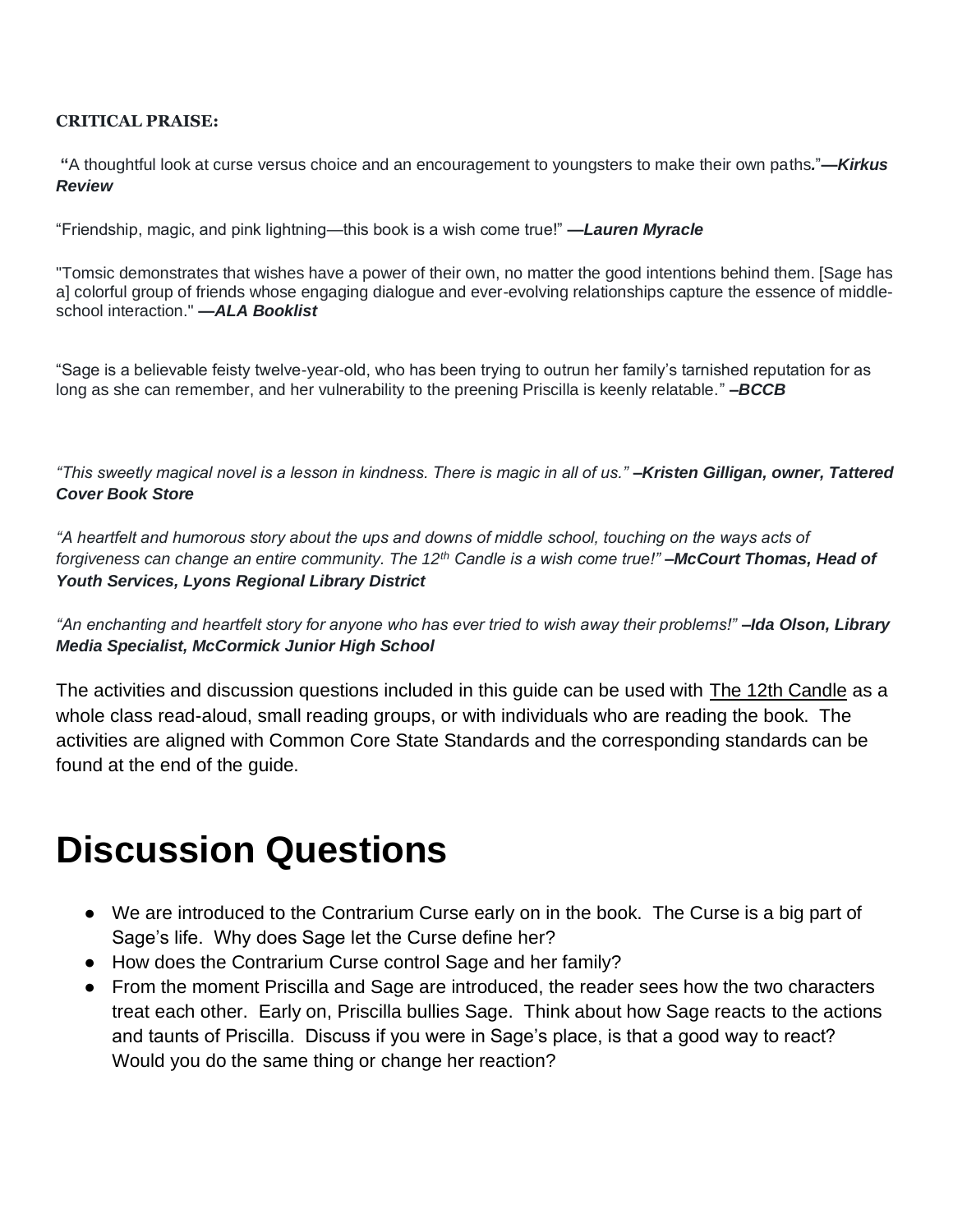- Sage discusses the words famous and infamous. What is the difference between the two? What is Sage in the story and what does she aspire to be?
- Sage always blames everything on the Curse, but do you think everything can be explained by it?
- What are some characteristics about Minerva and her shop that made you suspicious?
- Minerva describes being twelve years old as the most special year because you're "in the inbetween". She goes on to say, "it's when you're in between the sweet innocence of childhood and the dynamic energy of the teenage years" and even saying it's magical. Do you agree with that statement? Why or why not?
- Sage makes the statement, "hope is a dangerous thing." Why is she afraid of being too hopeful? What is your opinion of that statement?
- Sage has very conflicted feelings about her father. What are the positive things she lets the reader know about her father? How do these conflict with what we know about her father?
- Sage's father's decision has left a big impact on her family. Name some of the events that happen as a result of his decision.
- Notice how the wishes don't always come out the way Sage intended them to occur. Why do you think that happens?
- Some of the wishes Sage make have an impact on Priscilla, the biggest one involving an insect. Sage's initial reaction to seeing Priscilla so upset after the incident is different than even she thought it would be. Talk about what happened and why Sage reacted the way she did.
- Sage is really conflicted about telling Bailee the truth. Is she making the right decision? Is it ok to sometimes not tell the whole truth when you know it will hurt someone?
- As the curse reverse continues, what are some examples of how Sage stays true to who she is instead of acting more like Priscilla?
- This story is full of magic, but Miss Tammy believes "people can make their own magic". What do you believe?
- Being truthful is really important in this story. Talk about how Sage learns how to say her own truths and receive truths from others.

# **Extension Activities**

## **Science Activities**

## Lightning Learning

While lightning is primarily white, did you know it can actually take on any color of the rainbow? The color of lightning is actually based on what is happening in the atmosphere around the storm and the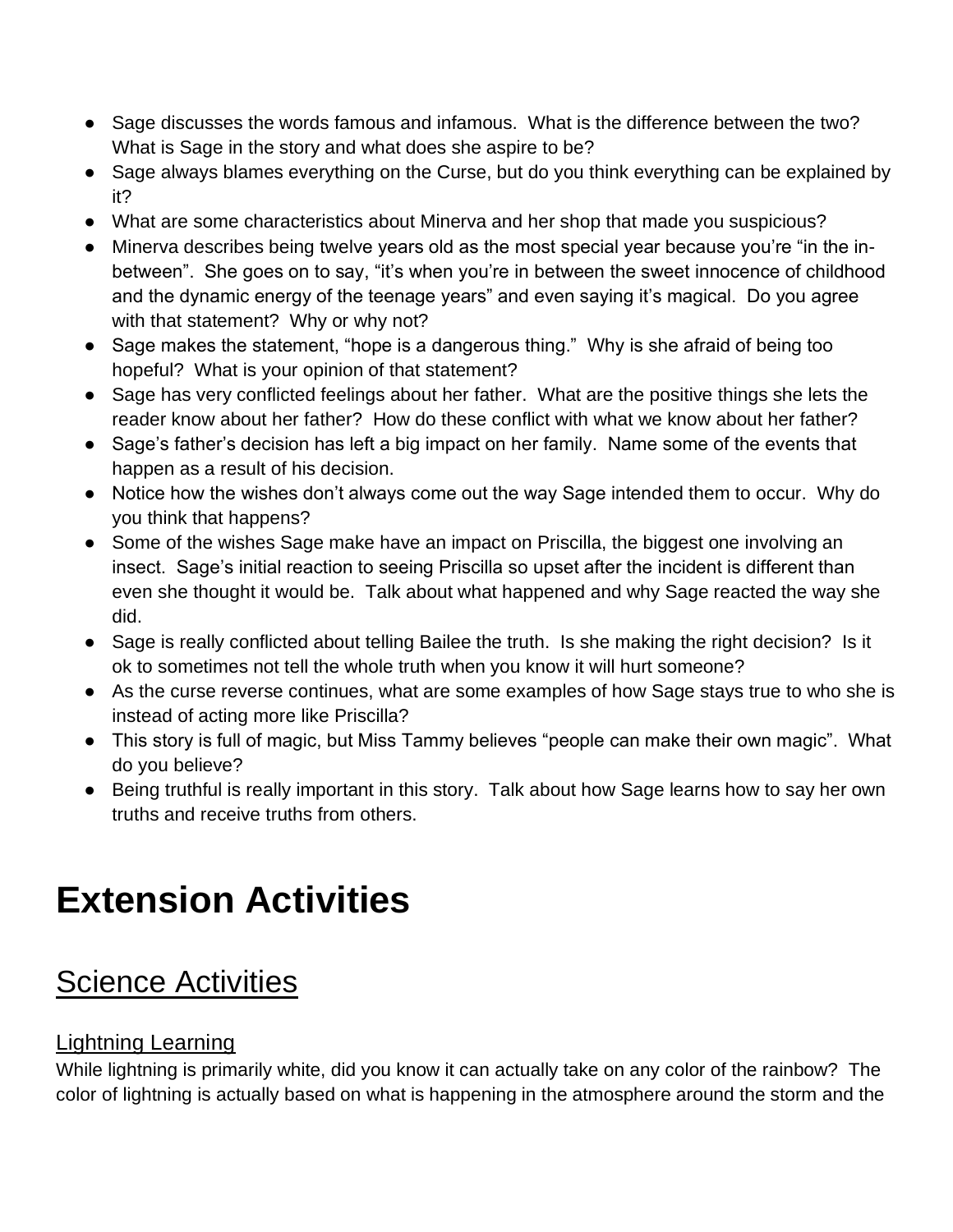temperature of the lightning. Do a search to find out what makes the following lightning colors appear and match the colors to the correct answer!

| <b>Blue</b> | happens in cold temperatures when haze, dust, and<br>moisture (rain/snow) is in the air |
|-------------|-----------------------------------------------------------------------------------------|
| Pink        | dust and smoke are in the air                                                           |
| Purple      | hail is often present                                                                   |
| Yellow      | high humidity and a lot of rain                                                         |
| Red         | a lot of dust is in the air and not a lot of precipitation will fall                    |

**Bonus question:** Why is it *pink* lightning that occurs in The 12th Candle?

Answers: Blue: hail is often present Pink: happens in cold temperatures when haze, dust, and moisture (rain/snow) is in the air Purple: high humidity and a lot of rain Yellow: a lot of dust is in the air and not a lot of precipitation will fall Red: dust and smoke are in the air

### The Winter Solstice Impact

An important part of **The 12th Candle** is the Winter Solstice. Let's learn more about the winter solstice!

1. Create a circle map on your paper. Draw a circle in the middle of the paper and label it "winter solstice".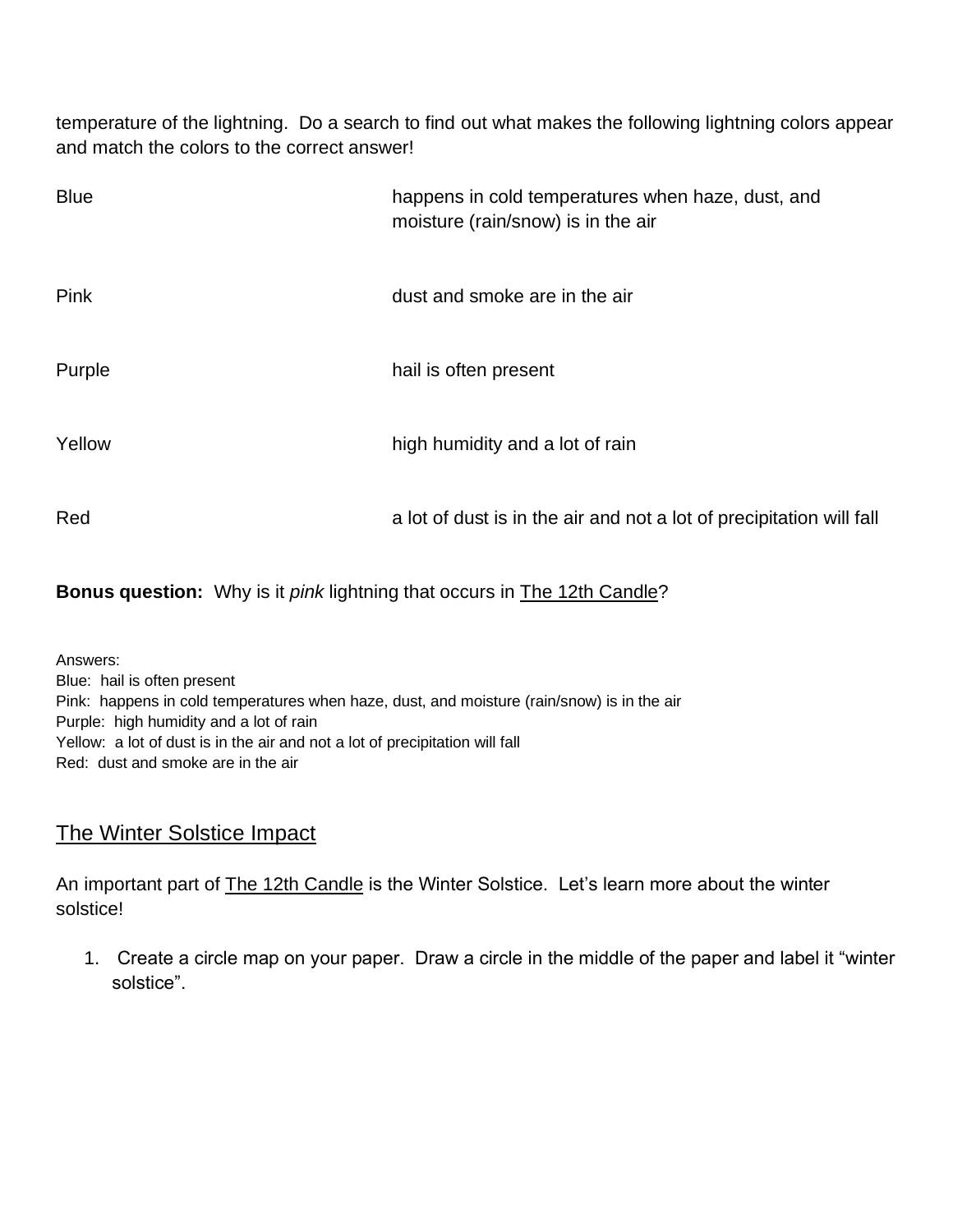

2. Watch the following two videos and collect facts on your circle map. Facts can be written anywhere on the map.

Video 1: <https://bit.ly/2M6LZRv>

Video 2: <https://bit.ly/2KDh7oy>

3. The Winter Solstice was important in The 12th Candle. Look at your map and the facts you wrote. Why do you think the author chose to have the story happen at the time of the Winter Solstice? Circle three facts that support your reasons.

## Language Arts Activities

### The Cause and Effects of Wishing

Sage gets a magic candle for her 12th birthday. While Sage is able to make actual wishes with this candle, these wishes often come with outcomes that aren't always expected.

Pick a wish that Sage makes. Think about what caused her to make the wish? What were the effects of the wish? Organize your thoughts by creating a thinking map: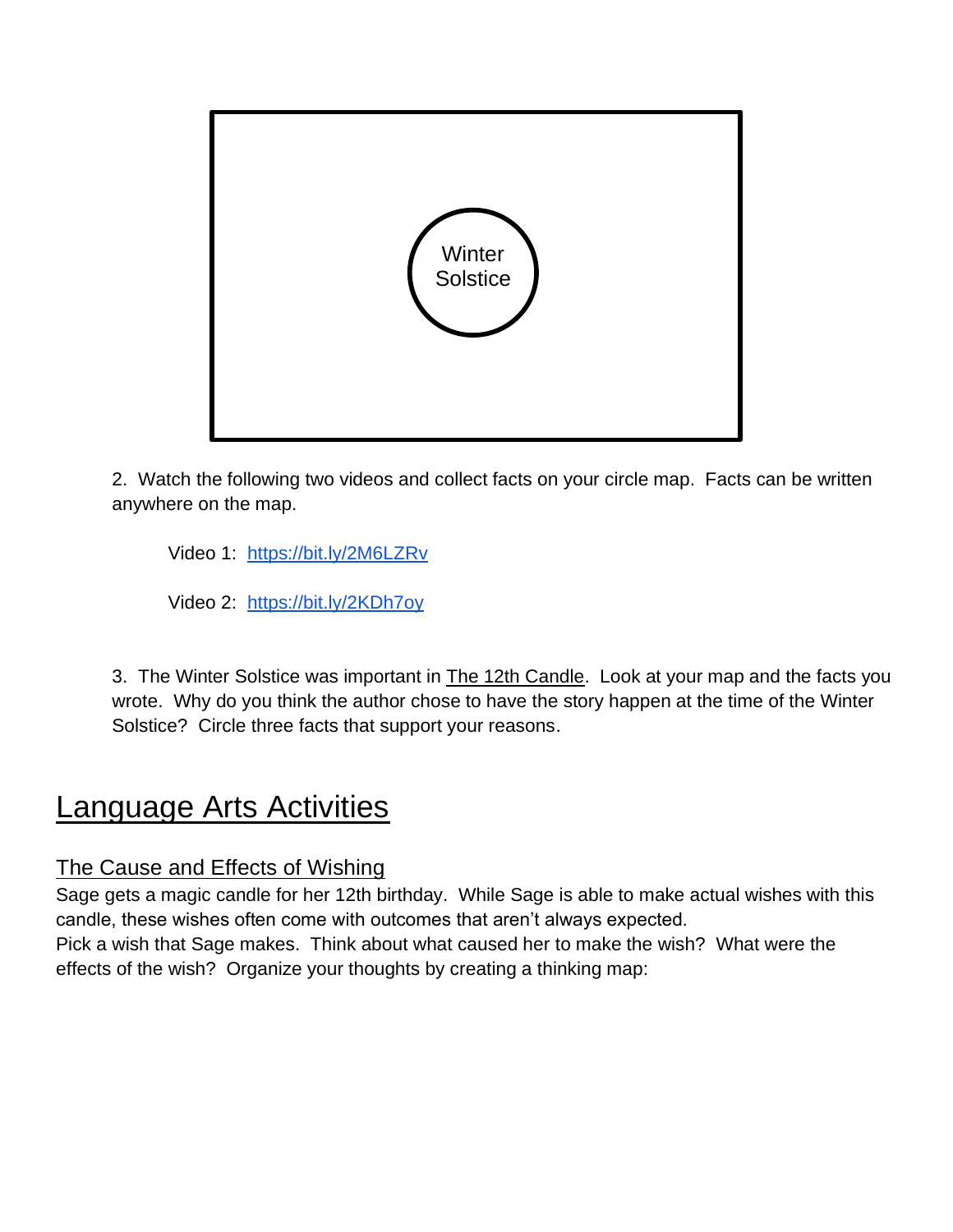

## A Closer Look at *Contrarium*

#### A Contrarium of Characters

The Contrarium Curse plays a big role in this story. Let's first think about the word *contrarium*!

Contrarium definition: opposite, reverse/contrary

Sage is best friends with Bailee and is enemies with Priscilla. There are also many supporting characters that also have an impact on Sage. Pick two characters to compare and contrast. Think about characteristics that they share and characteristics that are contrariums of each other! Organize your thinking using a double bubble thinking map.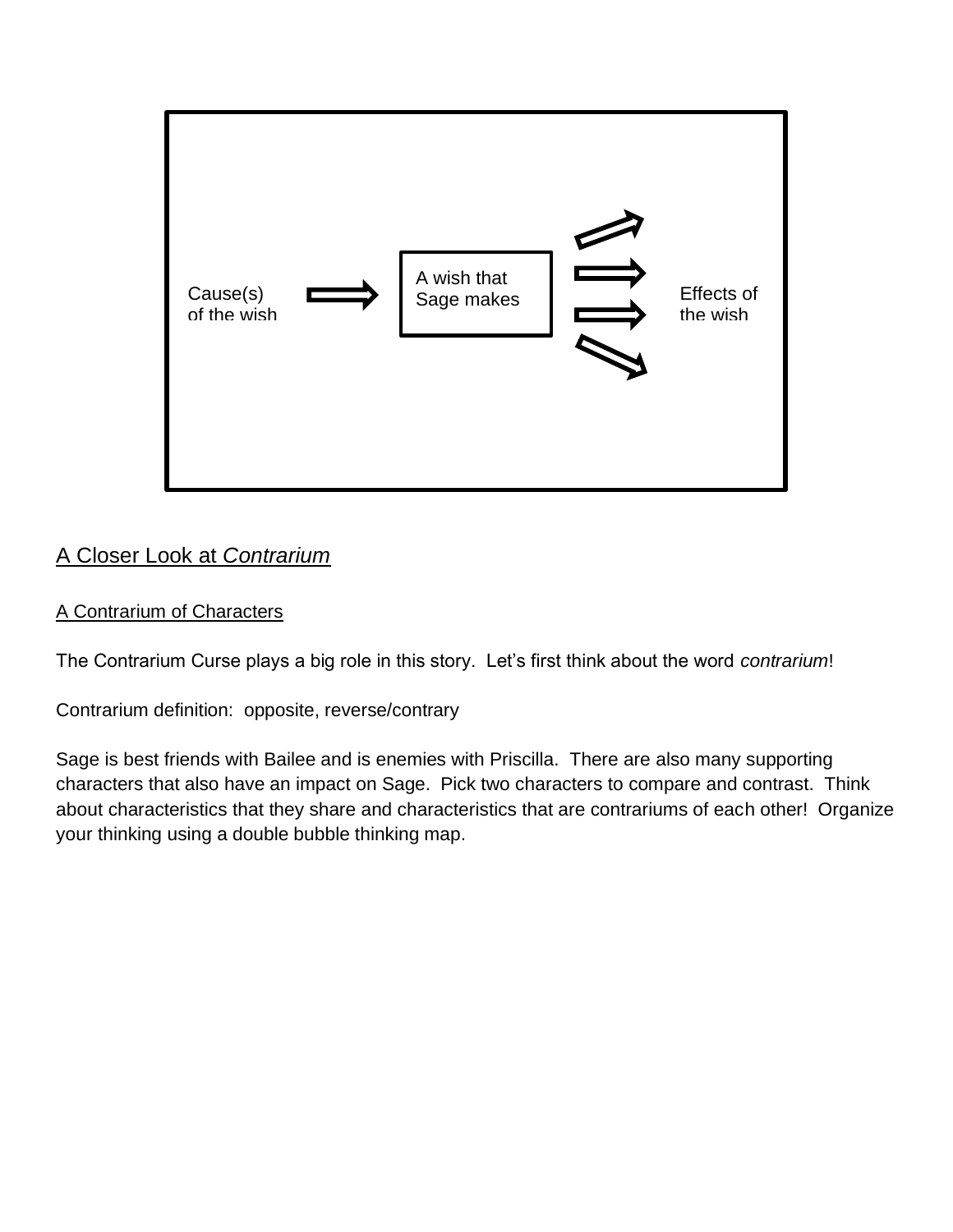

Share your double bubble maps with each other. Look and see the other characters that were compared and contrasted. Think about this: can characters who have differences still be good friends? Do a quick write and explain your stance. Debate your answers with classmates and support your claim.

#### Curses and Wishes

Another contrarium are curses and wishes. They both play a big part in The 12th Candle! A curse is a wish that is meant to bring upon misfortune. A wish is a hope or desire for something. Spend some time thinking about what you know about curses. What are some famous curses you know about? Think about Disney movies and sports! Make a list of the curses and look for things that are the same and different about them. Don't forget to add the Contrarium Curse to your list! What can you summarize about curses?

### Sensory Language and Seeing Colors

People who have synesthesia have multiple sensory reactions to certain experiences. For example, some synesthetes *see* colors when *listening* to sounds. In The 12th Candle, Sage associates situations with colors. As an artist, Sage is familiar with multitudes of shades of a color. Using the various shades, Sage gives color names to situations, using bright colors for happier situations and darker colors for those less than positive ones.

Let's see how easy it is for you. Divide a piece of paper into fourths. In each section write a situation that would evoke a different emotion. Close your eyes and immerse your mind into that situation.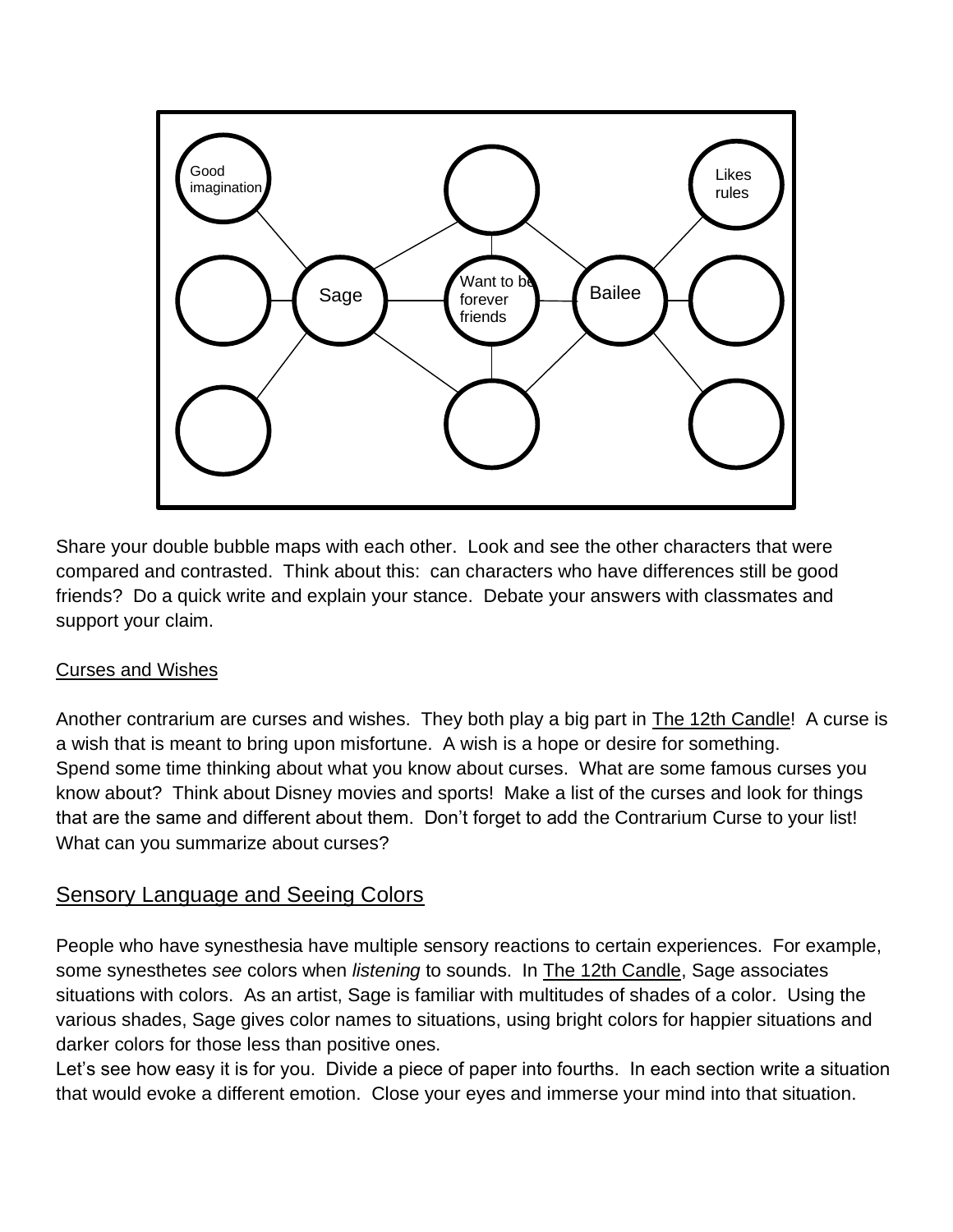What color and shade does it make you feel? Color it in if possible with that shade or write it down. Trade with someone else and repeat, except write your color shade on a post it and add it to the quadrant. Do your color shades match up?

### Wonky Wishes

Even though Sage and Bailee think through the wishes carefully, they still don't turn out the way they think they will. Does that surprise you?

Think about a wish you would like to make come true. Write it down on the top of your paper. Divide your page in half. Write down some of the good things that could come as a result of your wish. Then think about some possible negative outcomes that could possibly occur and write them on the

other half.

Trade your wish with others. Can you find some other wishing loopholes in your classmates wishes?

## Exploring Theme

A theme that runs through The 12th Candle is perspective. Throughout the story, Sage must always look at events and people with perspective. How one event is played out can have different meanings to different characters. Characters themselves can also be viewed in multiple perspectives. The 12th Candle reminds us to think about all sides of things before making certain judgements.

The following activity can be done together as a class while reading the novel as a read-aloud or small groups of readers can complete together. It also can be a reflection on the novel that is worked on after reading.

- 1. Brainstorm a list of events that can be analyzed by looking at them in different perspectives. Characters can also be included. Some ideas:
	- \* how the curse affects the two families
	- \* the way Sage thinks people will react vs the way they actually do (think Bailee and the cricket incident)
	- \* Sage's friendship with GiGi
	- \* different sides of characters (ex. Sage's dad, Priscilla)
- 2. Choose 5-6 important ideas and put them on chart paper. Write the idea at the top of the page and then divide the page in half (T-chart).
- 3. Split the class into 5-6 groups and do a theme walk.
- 4. Set a certain amount of time the groups have at each chart. Have students write different perspectives about the event/character on the chart. Write one idea on the left side, the opposite or different perspective on the other side.
- 5. After the set time, switch to the next chart and see if any additional ideas can be added.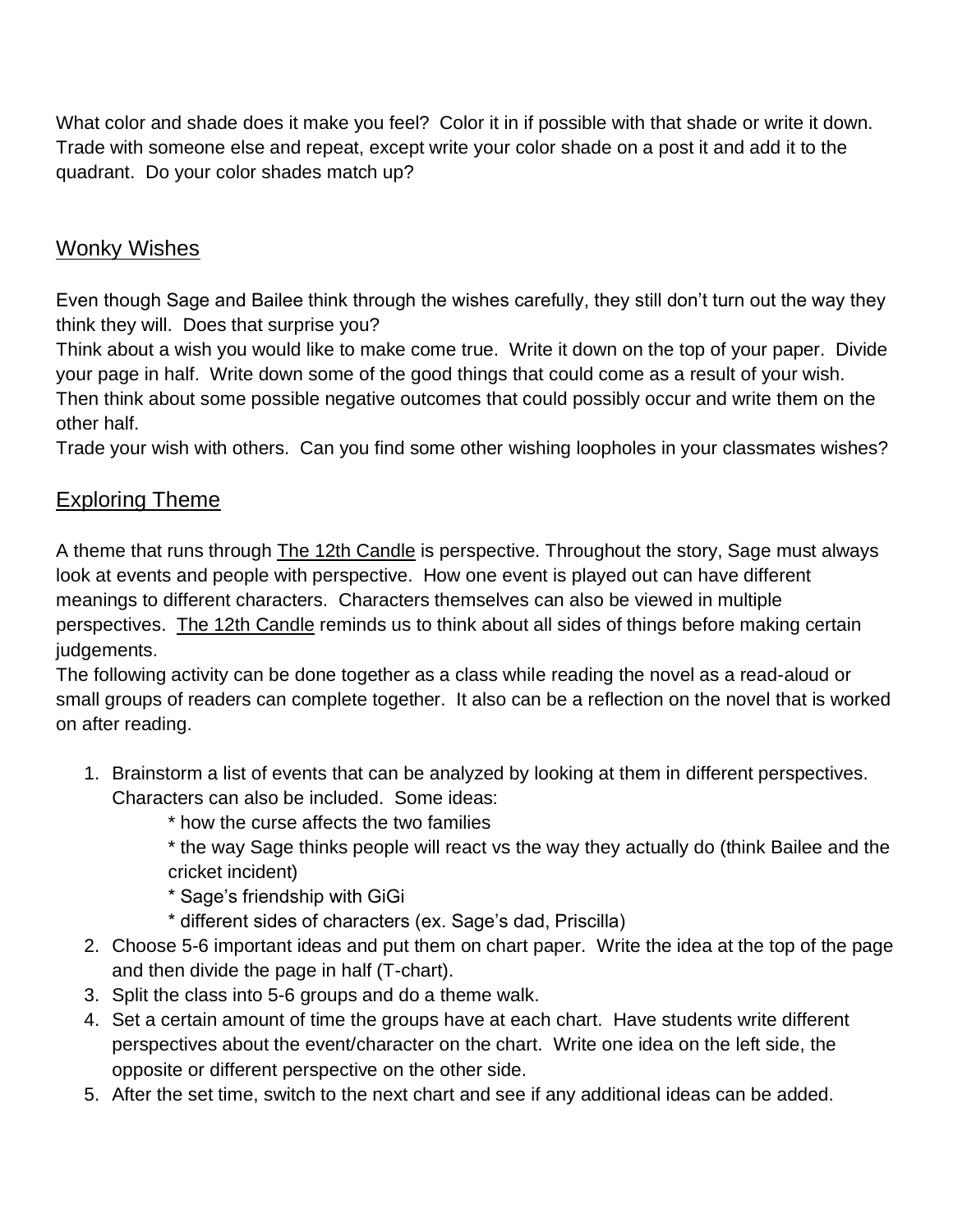6. After each group has had the chance to see each chart, what do readers notice about the different perspectives? What can you say about the theme of perspective?

## Social Emotional Learning

#### *How do your words matter?*

The 12th Candle also had moments where bullying was present. Sometimes the bullying came as a physical altercation, meaning an action occurred in a situation that caused it to be called bullying. Other times, it was a verbal altercation, meaning words were used that made someone feel poorly about themselves.

As Sage tells us in the story, "words matter". Let's use words to solve these issues.

\* note, this is whole class activity, but it can be modified to use in small groups\*

- 1. Brainstorm some situations in the book where bullying occurred and make a list. The situations can be physical or verbal. Try to brainstorm a list that is at least the same number as half the number of students in class.
- 2. Write the situations down and cut them apart. Hand them out to students.
- 3. Have students stand up and mingle around the classroom. Students who have a situation paper in their hands should raise their hand. The other half who do not have a piece of paper, look for a raised hand. When the students finds someone with a raised hand, give a high-five and form a partnership.
- 4. The student with the situation paper should read it out loud. Partners can work together to come up with a solution using words. How can words fix a solution? Make your words matter!
- 5. After a solution is made, shake hands and thank each other for the work that was done. Then it's time to find a new partner! Students with a situation paper, raise a hand again and look for a new partner. See how many ways words matter - how many ways a situation can be solved with words.
- 6. After groups have had multiple interactions, come back together as a class. After working on using words to solve problems, come up with answers to the question *how do your words matter*?

#### Common Core State Standards

[CCSS.ELA-LITERACY.CCRA.R.1](http://www.corestandards.org/ELA-Literacy/CCRA/R/1/)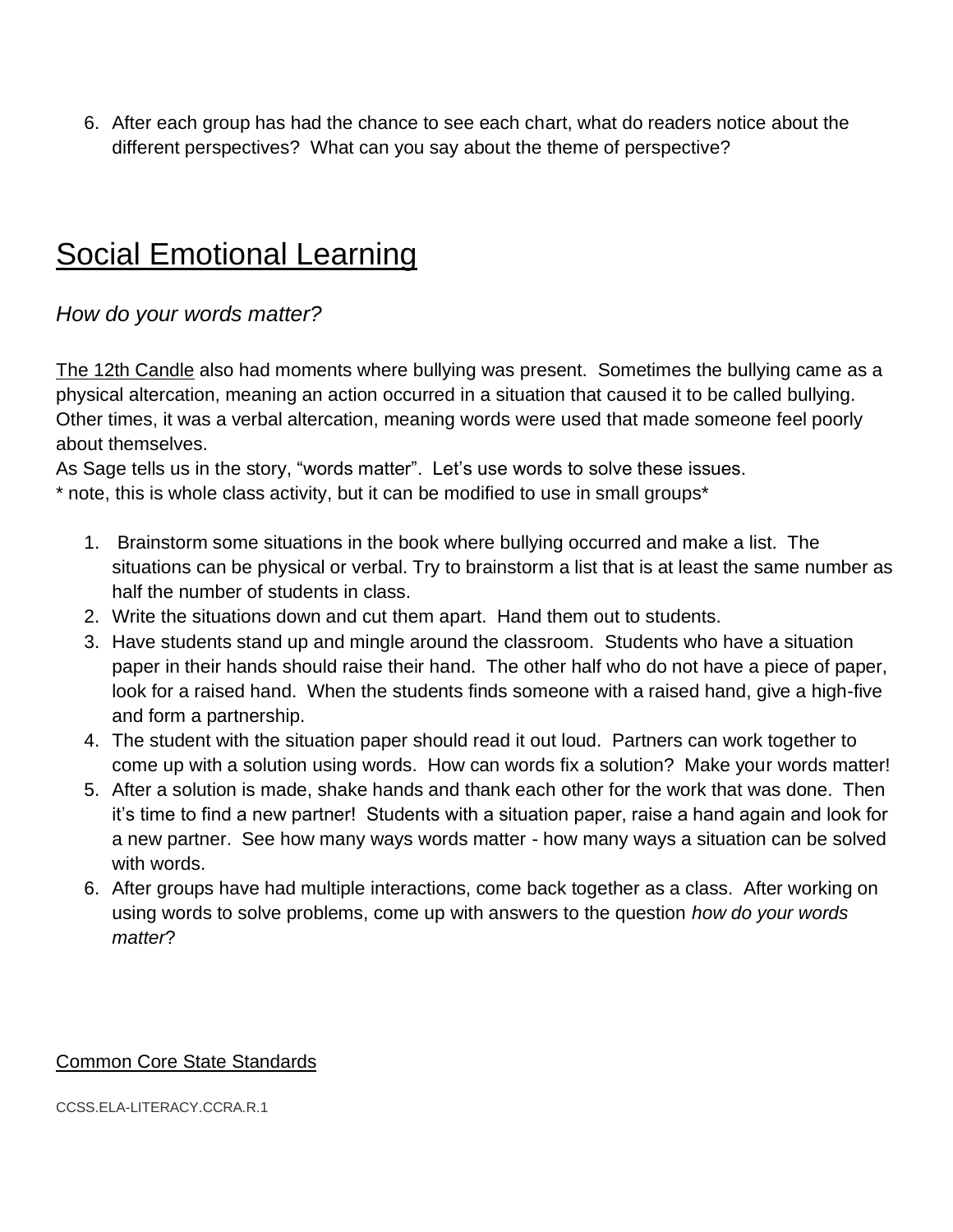Read closely to determine what the text says explicitly and to make logical inferences from it; cite specific textual evidence when writing or speaking to support conclusions drawn from the text.

[CCSS.ELA-LITERACY.CCRA.R.2](http://www.corestandards.org/ELA-Literacy/CCRA/R/2/)

Determine central ideas or themes of a text and analyze their development; summarize the key supporting details and ideas.

[CCSS.ELA-LITERACY.CCRA.R.3](http://www.corestandards.org/ELA-Literacy/CCRA/R/3/)

Analyze how and why individuals, events, or ideas develop and interact over the course of a text.

[CCSS.ELA-LITERACY.CCRA.R.6](http://www.corestandards.org/ELA-Literacy/CCRA/R/6/)

Assess how point of view or purpose shapes the content and style of a text.

#### [CCSS.ELA-LITERACY.CCRA.W.1](http://www.corestandards.org/ELA-Literacy/CCRA/W/1/)

Write arguments to support claims in an analysis of substantive topics or texts using valid reasoning and relevant and sufficient evidence.

#### [CCSS.ELA-LITERACY.CCRA.SL.1](http://www.corestandards.org/ELA-Literacy/CCRA/SL/1/)

Prepare for and participate effectively in a range of conversations and collaborations with diverse partners, building on others' ideas and expressing their own clearly and persuasively.

#### [CCSS.ELA-LITERACY.CCRA.SL.4](http://www.corestandards.org/ELA-Literacy/CCRA/SL/4/)

Present information, findings, and supporting evidence such that listeners can follow the line of reasoning and the organization, development, and style are appropriate to task, purpose, and audience.

#### [CCSS.ELA-LITERACY.CCRA.L.5](http://www.corestandards.org/ELA-Literacy/CCRA/L/5/)

Demonstrate understanding of figurative language, word relationships, and nuances in word meanings.

About the Author: